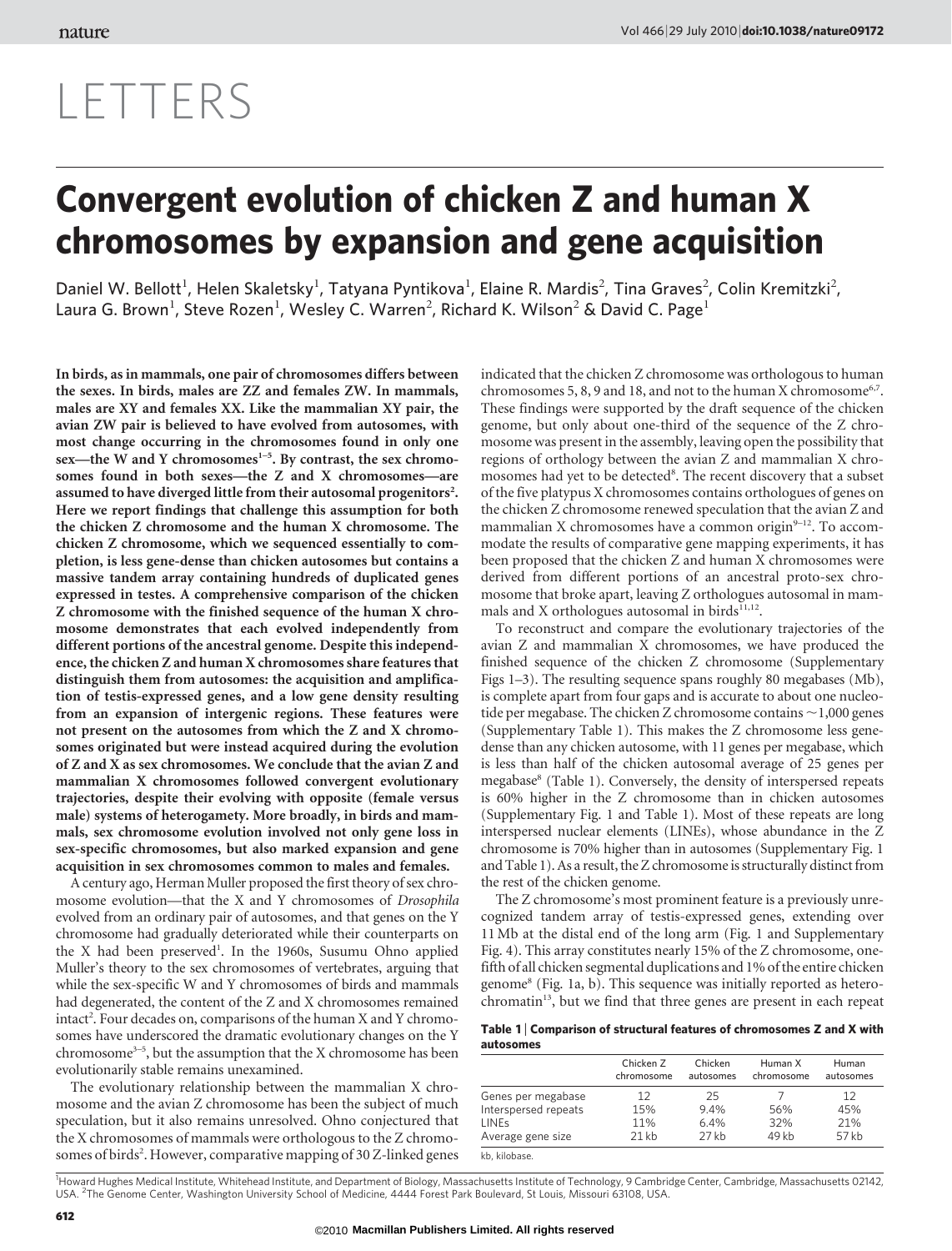unit and that a smaller flanking array contains a fourth (Fig. 1c, d, Supplementary Fig. 5 and Supplementary Table 2). Together, these four gene families total hundreds of copies and constitute almost onethird of the protein-coding genes on the Z chromosome (Fig. 1d and Supplementary Table 2). All four gene families are expressed predominantly in the testis (Fig. 1e). We have termed this massive array of testis-expressed genes the 'Z amplicon'.

With the finished sequence of the Z chromosome in hand, we set out to test Ohno's hypothesis that the avian Z and mammalian X chromosomes are orthologous. To reconstruct and visualize evolutionary relationships between chicken and human chromosomes, we systematically plotted the locations of orthologous gene pairs (Supplementary Figs 6 and 7). We find that none of the  $\sim$  1,000 genes on the chicken Z chromosome has an orthologue on the human X chromosome (Fig. 2a, b and Supplementary Table 1). The Z chromosome is orthologous only to portions of human autosomes 5, 9 and 18 (Fig. 2a). Contrary to initial reports<sup>7</sup>, the Z chromosome is not orthologous to human chromosome 8 (Supplementary Fig. 6). In reciprocal fashion, the human X chromosome is orthologous only to portions of chicken autosomes 1 and 4, and not to the Z chromosome<sup>5</sup> (Fig. 2b). On the basis of this comprehensive analysis, we conclude that genes that are sex-linked in chickens are autosomal in



Figure 1 | The Z amplicon. a. Fluorescence in situ hybridization (FISH) of Z-amplicon bacterial artificial chromosome (BAC) CH261-77N6 (red) to the distal long arm of the Z chromosome (blue). DAPI, 4',6-diamidino-2phenylindole. b, The Z amplicon (red) constitutes the most distal 11 Mb of the Z chromosome. c, Triangular dot plots each comparing the sequence of a Z-chromosome BAC with itself. Within the plot, each dot represents a perfect match of 50 base pairs (bp). Direct repeats appear as horizontal lines. On the left, BAC CH261-73L15 contains six tandem repeats covering 120 kb immediately proximal to the Z amplicon. On the right, BAC CH261-137P21, a representative Z-amplicon clone. Each 25–30-kb repeat unit is  $\sim$ 95% similar to any other, though some units have been disrupted by insertions and deletions. d, Genes in repeat units of the Z amplicon. Each 20-kb repeat unit of small array in CH261-73L15 contains one copy of ADCY10Z. Each 25–30kb repeat unit of Z amplicon contains one copy each of C2Orf3Z, MRPL19Z, and RICSZ. e, Reverse transcriptase (RT)–PCR analysis of Z-amplicon gene expression in adult tissues. HPRT1 is widely expressed in adult tissues and serves as positive control for reverse transcriptase reaction. All Z-amplicon genes are expressed in testis, but not other tissues.

humans, and vice versa, in broad agreement with earlier comparative mapping experiments<sup>6,7</sup>.

Although the Z and X chromosomes show no signs of orthology, it is possible that they were recruited from different portions of a protosex chromosome in the common ancestor of birds and mammals<sup>11</sup>. Some investigators have raised this possibility on the basis of comparative gene mapping in the platypus<sup>11</sup>. However, the platypus does not form an outgroup to birds and mammals, and cannot resolve which state is the ancestral one: a platypus-like linkage of Zorthologous genes and X-orthologous genes, or the separation we observe in chicken and human. Other researchers have attempted to resolve this question by comparisons with an outgroup genome that is far from complete<sup>12</sup>. Instead, we compared the Z and X chromosomes with the genomes of the four closest outgroup species whose genomes have been sequenced and assembled. Each species represents a different order of teleost fish, which diverged from land vertebrates more than 450 million years ago<sup>14</sup>. After they diverged from birds and mammals, but before they diverged from each other, these fish species experienced a whole-genome duplication, complicating the identification of 1:1 orthologues<sup>14</sup>. Nevertheless, we observe that most orthologues of Z- and X-linked genes occupy separate portions of each fish genome (Supplementary Figs 8–11). For example, threespine stickleback (Gasterosteus aculeatus) linkage groups 13 and 14 carry the bulk of Z-orthologous genes, whereas X-orthologous genes mostly reside on stickleback linkage groups 1, 4, 7 and 16 (Fig. 2c). Because we observe that Z-orthologous genes are separated from



Figure 2 <sup>|</sup> Independent origin of chicken Z and human X chromosomes. Rectangular dot plots show chromosomal locations of Z-orthologous or X-orthologous genes in other species. a, Chicken Z chromosome versus selected human chromosomes. The chicken Z chromosome is not orthologous to the human X chromosome, but is orthologous to portions of human autosomes 5 (yellow), 9 (blue) and 18 (purple). At right: three-colour projection of dot plots onto a unified schematic of the chicken Z chromosome, showing that orthology to human chromosomes 5, 9 and 18 accounts for most of the Z chromosome, with the exception of the Z amplicon on the distal long arm. b, Human X chromosome versus selected chicken chromosomes. The human X chromosome is not orthologous to the chicken Z chromosome, but is orthologous to portions of chicken autosomes 1 (red) and 4 (cyan). At right: two-colour projection of dot plots onto a unified schematic of the human X chromosome, showing that orthology to chicken chromosomes 1 and 4 spans the X chromosome. c, Chicken Z chromosome (orange) and human X chromosome (green) versus selected stickleback chromosomes. Chicken Z and human X orthologues occupy separate and distinct locations within the stickleback genome. Chicken Z orthologues are present on stickleback chromosomes 13 and 14, whereas human X orthologues are present on stickleback chromosomes 1, 4, 7 and 16. At bottom: two-colour projection of dot plots onto unified schematics of stickleback chromosomes, showing the relative contribution of chicken Z and human X orthologues.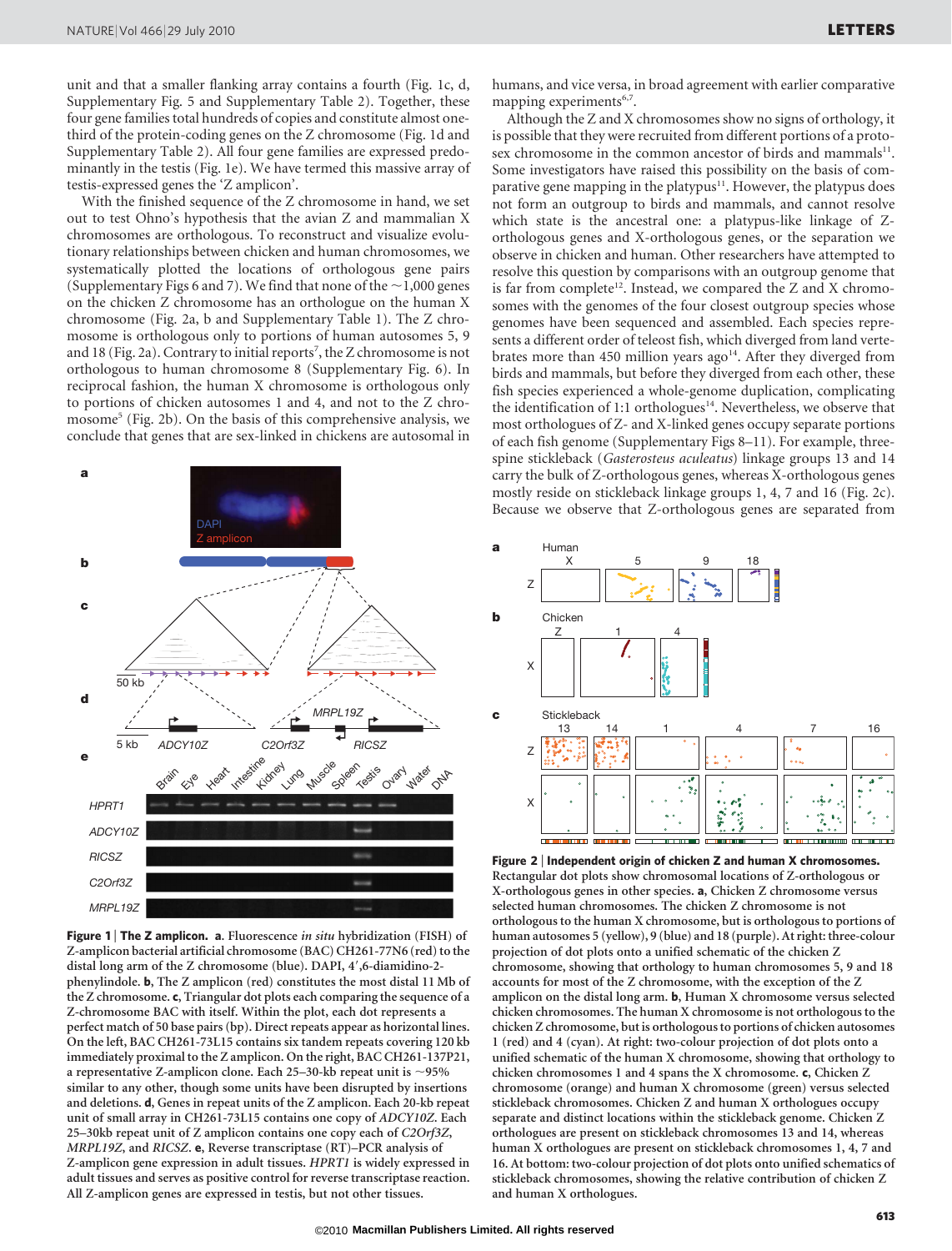

Figure 3 <sup>|</sup> Convergent gene gain on the chicken Z and human X chromosomes. a, Gene density of Z and X chromosomes compared with autosomes. Both are unusually gene poor, with about half the gene density of a typical autosome. b, Venn diagrams comparing gene content of chicken Z and human X chromosomes with orthologous autosomes. Most genes on orthologous autosomes remain on the sex chromosomes; few have been lost. Both the chicken Z chromosome and the human X chromosome gained hundreds of genes not present on orthologous autosomes. c, Percentage of protein coding genes with testis ESTs in Unigene. On left: in comparison with chicken autosomes, the Z chromosome is enriched for testis-expressed genes. Single-copy Z chromosome genes (SC) show no enrichment for testis ESTs relative to autosomal genes, but nearly all multicopy (MC) genes are expressed in testis. On right: similar results obtain on the human X chromosome.

X-orthologous genes in birds, mammals and each of these four fish, we conclude that the Z and the X chromosomes have evolved independently from distinct portions of the ancestral vertebrate genome.

Although we rejected the hypothesis that the avian Z and mammalian X chromosomes share a common origin, we discovered that the chicken Z and human X chromosomes share common features. Like the chicken Z chromosome, the human X chromosome has a low gene density; there are half as many genes per megabase on the X chromosome as on the average human autosome<sup>5</sup> (Fig. 3a and Table 1). Other investigators have observed that low gene density is often associated with increased interspersed repeat content, specifically LINEs<sup>5,15</sup>. We also observe this association on the Z and X chromosomes (Supplementary Fig. 1 and Table 1).

There are two possible explanations for these features of the chicken Z and human X chromosomes. Either the Z and X chromosomes arose from autosomes pre-adapted for the role of sex chromosomes, or they arose from ordinary autosomes that convergently evolved into specialized sex chromosomes. If the Z and X chromosomes arose from pre-adapted autosomes, then the structural features shared by the Z and X chromosomes should also be found on the orthologous autosomal regions. We tested this theory by comparing each sex chromosome to the orthologous autosomes in the other species (Fig. 2, Table 2, and Supplementary Tables 3 and 4). As a group, the autosomal regions that correspond to the Z and X chromosomes are typical of their respective genomes (Table 2). Although these regions show a slight deficit in gene density relative to the average within their respective genomes, the difference is too small to account for the extremely low gene density of the Z and X chromosomes. Because the orthologous autosomes in the other species do not share the structural features common to the Z and X chromosomes, we infer that these convergent features arose during the process of sex chromosome evolution, and not before.

To explain the paucity of genes on the Z and X chromosomes, we looked for evidence that both chromosomes lost genes during sex chromosome evolution. Instead, we observed that both the Z chromosome and the X chromosome gained protein-coding genes. We compared the gene content of the Z and the X chromosomes to the orthologous autosomes from the other species as a surrogate for the ancestral gene content of the Z and X chromosomes (Figs 2 and 3b, Table 2, and Supplementary Tables 3 and 4). We found that only a few dozen genes present on the orthologous autosomes are absent from the Z and X chromosomes (Fig. 3b). In contrast, hundreds of genes present on the Z and X chromosomes are absent from the orthologous autosomes (Fig. 3b). We conclude that both the Z chromosome and the X chromosome experienced substantial net gene gain.

The majority of genes gained by the Z and X chromosomes are members of multicopy families (Fig. 3b and Supplementary Tables 3 and 4). On the chicken Z chromosome, these are the genes of the Z amplicon. The human X chromosome has gained thirteen different cancer/testis antigen gene families<sup>5</sup>. All of the Z-amplicon genes are expressed predominantly in testis (Fig. 1e), as are the cancer/testis antigen genes of the human X chromosome<sup>16</sup>. The addition of these multicopy gene families has biased the Z and X chromosomes towards testis-expressed genes (Fig. 3c). Both the Z chromosome and the X chromosome have an elevated proportion of genes expressed in testis tissue in comparison with autosomes as measured by the number of genes with a testis expressed sequence tag (EST) in Unigene<sup>17</sup> data sets (Fig. 3c). However, when multicopy genes are removed, the remaining conserved single-copy genes show no bias (Fig. 3c). Others have observed a bias towards sex- and reproductionrelated genes on the human X chromosome<sup>18</sup>. Our comparison suggests that the Z chromosome shares this bias. This bias was not a feature of the autosomes that gave rise to the sex chromosomes of birds and mammals; it arose by gene acquisition and amplification during sex chromosome evolution in each lineage.

In light of this convergent gene gain, we looked for factors other than gene loss that could account for the low gene density of the Z and X chromosomes. Low gene density could result from Z- and X-linked genes that are larger than those on autosomes, resulting in fewer genes in the same amount of sequence. However, we find that genes on both the Z chromosome and the X chromosomes are smaller, on average, than autosomal genes (Table 1). The only remaining explanation for the unusually low gene density of the Z and X chromosomes is a massive expansion of non-coding intergenic sequences that spread the genes farther apart. We estimate that intergenic regions were expanded by about 40 Mb in the case of the Z chromosome and 80 Mb in the case of the X chromosome—nearly half the present lengths of these chromosomes. No single class of non-coding sequence can account for this change, but the enrichment for LINEs on both the Z chromosome and the X chromosome (Table 1) suggests that the doubling of intergenic sequence may have been driven by recurrent insertion and divergence of transposable elements. In mammalian genomes, high LINE density is associated with reduced rates of crossing over<sup>19</sup>, and suppression of crossing over is a key step in the evolution of differentiated sex chromosomes. However, the Z and X

|  |  |  | Table 2   Comparison of structural features of Z-orthologous and X-orthologous autosomal regions with all autosomes |
|--|--|--|---------------------------------------------------------------------------------------------------------------------|
|  |  |  |                                                                                                                     |

|                      | Z-orthologous regions of human<br>chromosomes 5, 9 and 18 | Human<br>autosomes | X-orthologous regions of chicken<br>chromosomes 1 and 4 | Chicken<br>autosomes |
|----------------------|-----------------------------------------------------------|--------------------|---------------------------------------------------------|----------------------|
| Genes per megabase   | 10                                                        |                    |                                                         | 25                   |
| Interspersed repeats | 48%                                                       | 45%                | 8.9%                                                    | 9.4%                 |
| <b>LINEs</b>         | 23%                                                       | 21%                | 6.0%                                                    | 6.4%                 |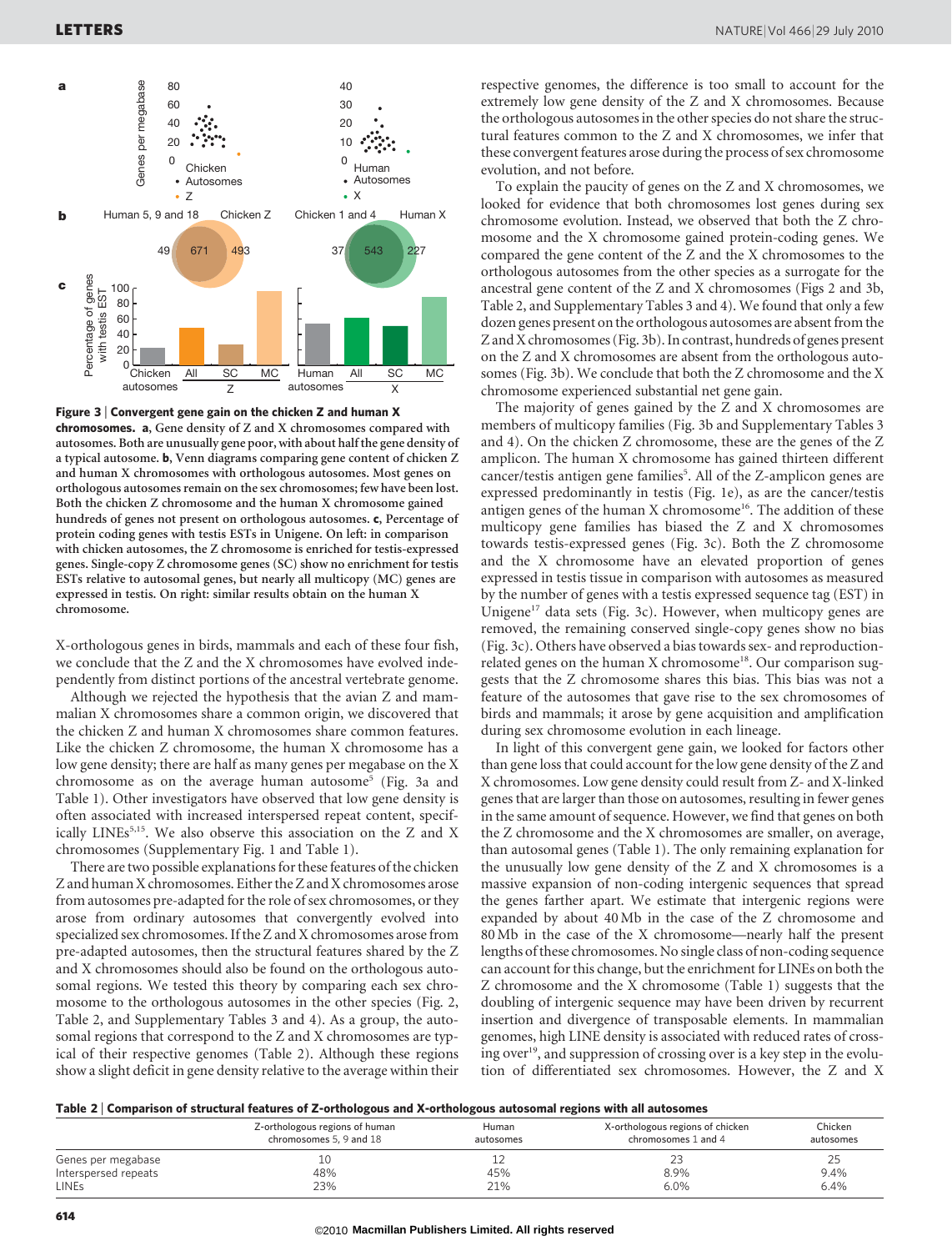chromosomes are enriched for LINEs in comparison with autosomal regions with similarly low rates of crossing over (Supplementary Fig. 12 and Supplementary Note 1).

Our comparison of the finished sequences of the chicken Z and human X chromosomes reveals that each evolved independently from different portions of the ancestral genome, from separate pairs of ordinary autosomes. In each lineage, different portions of the ancestral genome were substantially remodelled to become specialized sex chromosomes. The Z and X chromosomes have converged on a set of structural features that distinguish them from autosomes: a high density of interspersed repeats, and long intergenic distances resulting in low gene density. Furthermore, the Z and X chromosomes have both gained multicopy gene families that are expressed in testis, biasing the gene content of both chromosomes towards male reproductive functions.

This convergent specialization of Z and X chromosomes for male reproduction is surprising given that the Z chromosome evolved with female heterogamety and the X chromosome evolved in opposite circumstances, with male heterogamety. One might have anticipated that the Z and X chromosome would have opposing rather than convergent biases in gene content. Although strong selective pressures drive the evolution of genes related to male reproduction<sup>20,21</sup>, these selective pressures influence autosomes as well as sex chromosomes. However, unlike autosomes, sex chromosomes are uniquely susceptible to selection for traits that benefit one sex more than the other<sup>22</sup>. Our results suggest that, in amniotes, selective pressures to preserve or enhance male reproductive functions have trumped the differences between ZW and XY systems to produce the changes in gene content that we observe.

For nearly 100 years, it has been thought that sex chromosome evolution involved drastic modification of sex-specific chromosomes but only modest change in chromosomes shared by the sexes<sup>1,2</sup>. In the past decade, this understanding was reinforced by comprehensive molecular comparisons between the human X and Y chromosomes $3-5$ and by more limited comparison of sex chromosome pairs in other plants and animals<sup>23-25</sup>. These X-Y or Z-W comparisons revealed extensive genetic decay in the sex-specific Y or W chromosome, while assuming that Z and X chromosomes faithfully represent their autosomal progenitors. By contrast, the Z–autosome and X–autosome comparisons in this study reveal that the chicken Z chromosome and the human X chromosome have undergone dramatic evolutionary changes that were not anticipated and that previous studies could not detect. In birds and mammals, sex chromosome evolution was not limited to gene loss from sex-specific chromosomes, but extended to expansion and gene acquisition on the chromosomes shared between the sexes.

#### METHODS SUMMARY

Mapping and sequencing. All Z-chromosome BAC and fosmid clones that we selected for sequencing (see Supplementary Table 5 for GenBank accession numbers) were from six libraries generated from the same female of the inbred line of red jungle fowl (UCD001) as was used for the whole-genome shotgun sequence of the chicken<sup>8,26</sup>. As a result, the sequence we obtained is that of a single Z-chromosome haplotype. We made use of available BAC fingerprint maps to select tiling paths across the Z chromosome. Contigs were ordered and oriented by radiation hybrid mapping<sup>27</sup> and confirmed by FISH<sup>28</sup> (Supplementary Figs 2 and 3).

Sequence analysis. We used REPEATMASKER [\(http://www.repeatmasker.org\)](http://www.repeatmasker.org) to identify and mask interspersed repeats. We used BLAT<sup>29</sup> to detect intrachromosomal similarity and custom Perl scripts to construct triangular dot plots ([http://jura.wi.mit.edu/page/Y/azfc/self\\_dot\\_plot.pl](http://jura.wi.mit.edu/page/Y/azfc/self_dot_plot.pl)).

Comparative genomics. We detected orthology by using BLAT to align peptide sequences (Ensembl version 52)<sup>30</sup> and identifying the best reciprocal hit between species. We constructed the interspecies dot plots using the chromosomal coordinates extracted from Ensembl (or, in the case of the Z chromosome, the coordinates from this study). For counts of gene gain and loss, we used the list of orthologues of human and chicken genes compiled by Ensembl, which we then manually reviewed to ensure accuracy. In cases where genes on the sex chromosomes did not have a 1:1 orthologue on a corresponding autosome in

the other species (or vice versa), we used outgroup species (fish and amphibians) to determine the lineage (chicken or human) on which a gene was gained or lost.

Full Methods and any associated references are available in the online version of the paper at<www.nature.com/nature>.

#### Received 16 February; accepted 13 May 2010. Published online 11 July 2010.

- 1. Muller, H. J. A gene for the fourth chromosome of Drosophila. J. Exp. Zool. 17, 325–336 (1914).
- 2. Ohno, S. Sex Chromosomes and Sex-Linked Genes (Springer, 1967).
- 3. Lahn, B. T. & Page, D. C. Four evolutionary strata on the human X chromosome. Science 286, 964–967 (1999).
- Skaletsky, H. et al. The male-specific region of the human Y chromosome is a mosaic of discrete sequence classes. Nature 423, 825–837 (2003).
- 5. Ross, M. T. et al. The DNA sequence of the human X chromosome. Nature 434, 325–337 (2005).
- 6. Nanda, I. et al. 300 million years of conserved synteny between chicken Z and human chromosome 9. Nature Genet. 21, 258–259 (1999).
- 7. Nanda, I., Haaf, T., Schartl, M., Schmid, M. & Burt, D. W. Comparative mapping of Z-orthologous genes in vertebrates: implications for the evolution of avian sex chromosomes. Cytogenet. Genome Res. 99, 178–184 (2002).
- International Chicken Genome Sequencing Consortium. Sequence and comparative analysis of the chicken genome provide unique perspectives on vertebrate evolution. Nature 432, 695–716 (2004).
- Grützner, F. et al. In the platypus a meiotic chain of ten sex chromosomes shares genes with the bird Z and mammal X chromosomes. Nature 432, 913–917 (2004).
- 10. Rens, W. et al. Resolution and evolution of the duck-billed platypus karyotype with an X1Y1X2Y2X3Y3X4Y4X5Y5 male sex chromosome constitution. Proc. Natl Acad. Sci. USA 101, 16257–16261 (2004).
- 11. Ezaz, T., Stiglec, R., Veyrunes, F. & Marshall Graves, J. A. Relationships between vertebrate ZW and XY sex chromosome systems. Curr. Biol.16, R736–R743 (2006).
- Smith, J. J. & Voss, S. R. Bird and mammal sex-chromosome orthologs map to the same autosomal region in a salamander (Ambystoma). Genetics 177, 607-613 (2007).
- 13. Hori, T. et al. Characterization of DNA sequences constituting the terminal heterochromatin of the chicken Z chromosome. Chromosome Res. 4, 411-426 (1996).
- 14. Kasahara, M. et al. The medaka draft genome and insights into vertebrate genome evolution. Nature 447, 714–719 (2007).
- 15. Lander, E. S. et al. Initial sequencing and analysis of the human genome. Nature 409, 860–921 (2001).
- 16. Scanlan, M. J., Simpson, A. J. & Old, L. J. The cancer/testis genes: review, standardization, and commentary. Cancer Immun. 4, 1 (2004).
- 17. Wheeler, D. L. et al. Database resources of the National Center for Biotechnology Information. Nucleic Acids Res. 33, D39–D45 (2005).
- 18. Saifl, G. M. & Chandra, H. S. An apparent excess of sex- and reproduction-related genes on the human X chromosome. Proc. R. Soc. Lond. B 266, 203–209 (1999).
- 19. Wichman, H. A., Bussche, R. A., Hamilton, M. J. & Baker, R. J. Transposable elements and the evolution of genome organization in mammals. Genetica 86, 287–293 (1992).
- 20. Wyckoff, G. J., Wang, W. & Wu, C. I. Rapid evolution of male reproductive genes in the descent of man. Nature 403, 304–309 (2000).
- 21. Swanson, W. J. & Vacquier, V. D. The rapid evolution of reproductive proteins. Nature Rev. Genet. 3, 137–144 (2002).
- 22. Rice, W. R. Sex chromosomes and the evolution of sexual dimorphism. Evolution 38, 735–742 (1984).
- 23. Filatov, D. A. Evolutionary history of Silene latifolia sex chromosomes revealed by genetic mapping of four genes. Genetics 170, 975 (2005).
- 24. Handley, L. J. L., Ceplitis, H. & Ellegren, H. Evolutionary strata on the chicken Z chromosome: implications for sex chromosome evolution. Genetics 167, 367 (2004).
- 25. Nicolas, M. et al. A gradual process of recombination restriction in the evolutionary history of the sex chromosomes in dioecious plants. PLoS Biol. 3, e4 (2005).
- 26. Wallis, J. W. et al. A physical map of the chicken genome. Nature 432, 761–764 (2004).
- 27. Morisson, M. et al. ChickRH6: a chicken whole-genome radiation hybrid panel. Genet. Sel. Evol. 34, 521–533 (2002).
- 28. Saxena, R. et al. Four DAZ genes in two clusters found in the AZFc region of the human Y chromosome. Genomics 67, 256–267 (2000).
- 29. Kent, W. J. BLAT-the BLAST-like alignment tool. Genome Res. 12, 656-664 (2002).
- 30. Hubbard, T. J. et al. Ensembl 2009. Nucleic Acids Res. 37, D690–D697 (2009).

Supplementary Information is linked to the online version of the paper at <www.nature.com/nature>.

Acknowledgements We thank E. Rapoport for technical assistance, S. Repping and S. van Daalen for experimental advice, and E. Anderson, T. Endo, M. Gill, A. Hochwagen, C. Hongay, Y. Hu, J. Hughes, J. Marszalek, J. Mueller and Y. Soh for comments on the manuscript. We thank the Broad Institute Genome Sequencing Platform and Genome Sequencing and Analysis Program, F. Di Palma and K. Lindblad-Toh for making the unpublished data for Gasterosteus aculeatus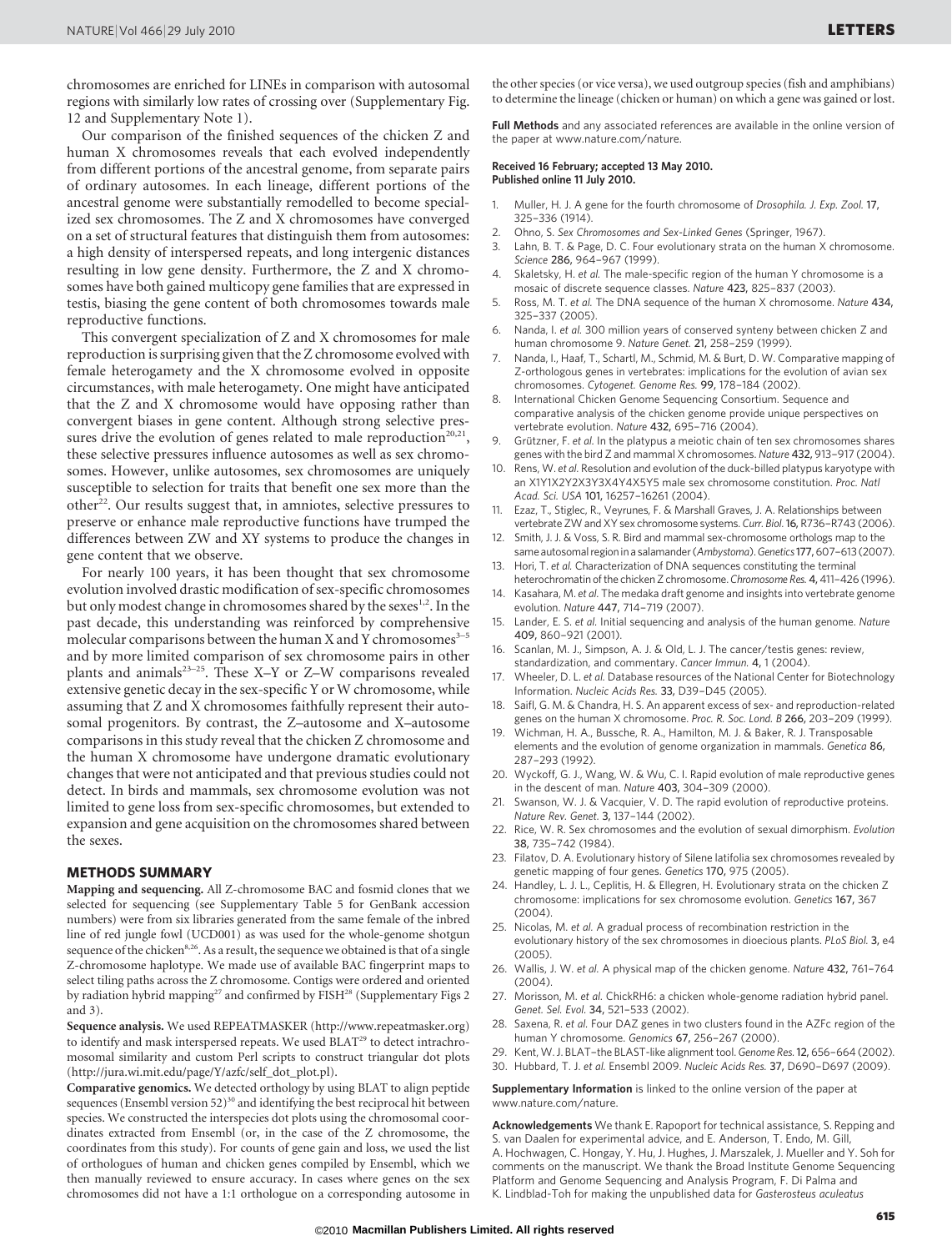available. This work was supported by the National Institutes of Health and the Howard Hughes Medical Institute.

Author Contributions D.W.B., H.S., W.C.W., S.R., R.K.W. and D.C.P. planned the project. D.W.B. and L.G.B. performed BAC mapping. D.W.B. performed RT–PCR analysis. T.G. and C.K. were responsible for finished BAC sequencing. D.W.B. and H.S. performed comparative sequence analyses. T.P. performed FISH analysis. E.R.M. performed 454 sequencing. D.W.B. and D.C.P. wrote the paper.

Author Information Predicted Z-amplicon transcript sequences and the complete assembled sequence of the Z chromosome are available at [http://jura.wi.mit.edu/](http://jura.wi.mit.edu/page/papers/Bellott_et_al_2010/) [page/papers/Bellott\\_et\\_al\\_2010/](http://jura.wi.mit.edu/page/papers/Bellott_et_al_2010/) (see Supplementary Table 5 for GenBank accession numbers). Reprints and permissions information is available at <www.nature.com/reprints>. The authors declare no competing financial interests. Readers are welcome to comment on the online version of this article at <www.nature.com/nature>. Correspondence and requests for materials should be addressed to D.C.P. [\(dcpage@wi.mit.edu\)](mailto:dcpage@wi.mit.edu).